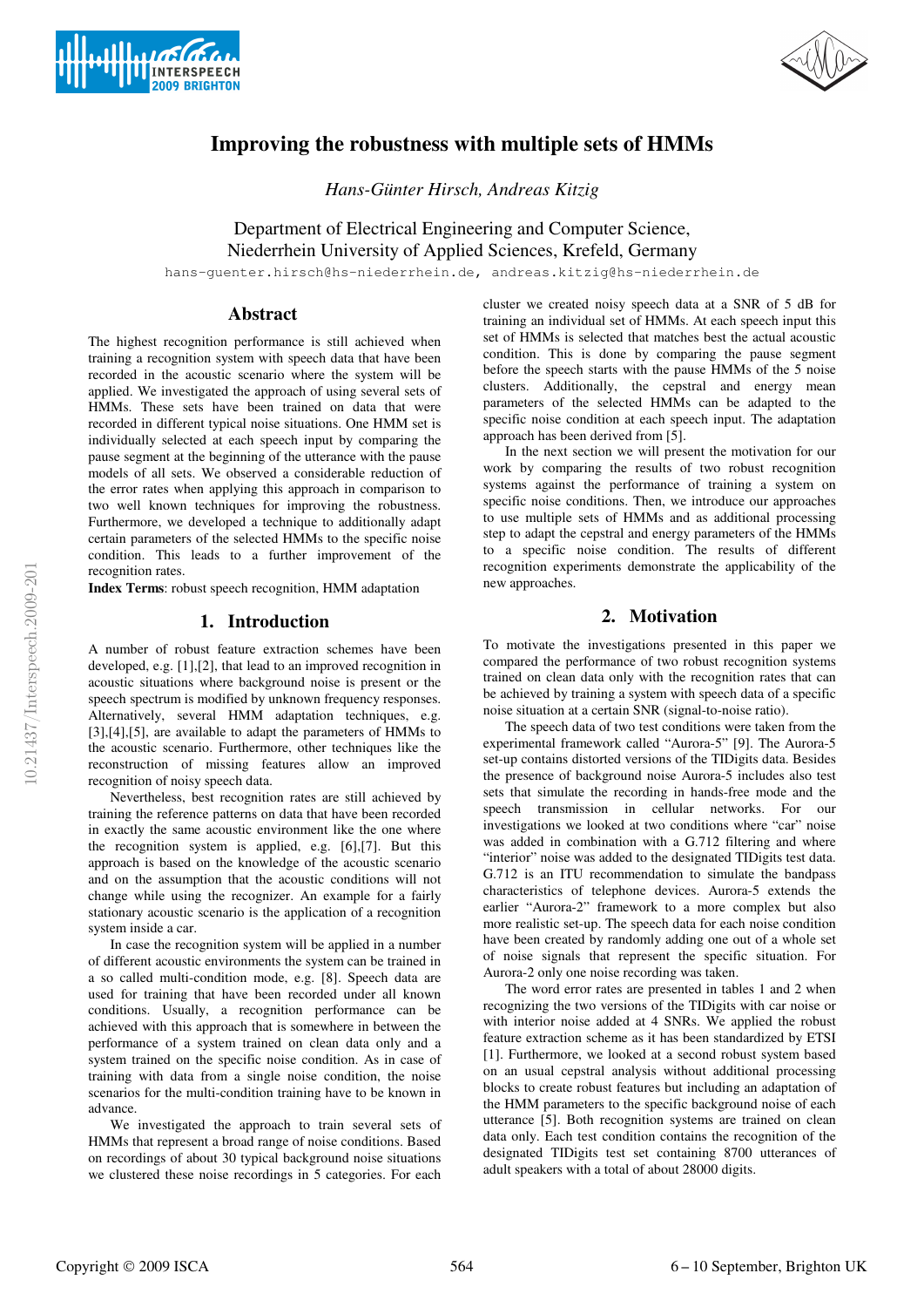| SNR/dB                |     | ۱0  |     |      |
|-----------------------|-----|-----|-----|------|
| robust features       | 1.3 | 2.4 | 5.9 | 16.0 |
| <b>HMM</b> adaptation |     | 2.7 | 5.8 | 18.7 |

Table 1. *Word error rates (%) for "car" noise.*

| SNR/dB                | 15  | 10  |      |      |
|-----------------------|-----|-----|------|------|
| robust features       | 2.6 | 5.7 | 14.4 | 35.3 |
| <b>HMM</b> adaptation | 2.4 | 4.9 | 13.9 | 38.3 |

Table 2. *Word error rates (%) for "interior" noise.*

Both recognition systems show a comparable performance. The error rates are higher for the condition of interior noise due to the more "non stationary" noise characteristics in comparison to the fairly stationary car noise situation. Interior noise includes recordings, e.g. in a restaurant, in an office, e.t.c.

To determine the recognition performance with HMMs that have been trained on data from a specific noise condition we created noisy versions of the designated TIDigits training data for each noise condition at the desired SNRs [10]. We applied a usual cepstral analysis scheme where the 12 Mel frequency cepstral coefficients C1 to C12 and the logarithmic energy as well as the Delta and Delta-Delta features are extracted. Neither the feature extraction does contain specific blocks for improving the robustness nor the HMMs are adapted to the noise condition. The word error rates are presented in table 3 for all possible combinations of training and test conditions in case of car noise.

|            |    | SNR/dB of test data |     |     |      |
|------------|----|---------------------|-----|-----|------|
|            |    | 15                  | 10  |     |      |
| SNR/dB     | 15 | 0.8                 | 2.0 | 8.5 | 32.5 |
| $\alpha$ f | 10 | 0.9                 | 1.4 | 4.4 | 18.5 |
| training   |    | 2.3                 | 1.8 | 3.1 | 10.5 |
| data       |    | 11.7                | 6.0 | 4.7 | 8.9  |

Table 3. *Word error rates (%) for "car" noise.*

The highest performance can be achieved when training the recognition system on the specific noise and SNR condition. Similar results occur when running these experiments on data with interior noise.

## **3. Recognition with multiple HMM sets**

We took the results presented in the previous section as motivation to set up a recognition system with 5 sets of noisy HMMs as shown in figure 1.



As output of the analysis block the 12 Mel frequency cepstral coefficients C1 to C12 and the logarithmic energy are extracted from 25 ms segments of speech. The creation and the selection of one of the 5 HMM sets are described in the two following subsections. Each set contains 22 gender dependent HMMs for the 11 digits including the two versions "zero" and "oh" for the digit "0". Each HMM consists of 16 states and each state describes the occurrence of each acoustic parameter by a mixture of 2 Gaussian distributions. The pauses containing the background noise are modeled by a one state model with a mixture of 8 Gaussian distributions. The training is done with the corresponding tools of HTK [11].

The recognition of the digit sequences is based on the usual approach to calculate the probabilities that the observed sequence of feature vectors can be generated from a sequence of HMM states by means of the Viterbi algorithm. The complete recognition scheme as shown in figure 1 is implemented as modules in Matlab.

## **3.1. Creation of HMM sets**

To create the 5 sets of noisy HMMs we took a collection of about 30 noise signals. These noise recordings reflect the typical scenarios where speech recognition systems might be applied. The noise signals were recorded

- inside different cars,
- inside buses, different types of trains,
- at public places like airports, train stations, exhibition halls, e.t.c.,
- in restaurants, offices, e.t.c.

To avoid the huge effort of creating an individual set of HMMs for each noise condition and based on the knowledge that some noise signals have similar spectral characteristics we clustered the noise signals in 5 categories. The clustering is based on estimating the spectral similarity between all noise signals. All signals are analyzed with the short-term cepstral analysis of the recognition system. Gaussian distribution density functions are estimated for each cepstral coefficient and each noise signal. A measure describing the similarity between 2 noise signals is derived from the comparison of the corresponding distribution functions. All similarity measures are taken as input for a k-means clustering. Looking at the results we find 5 categories as listed in table 4.

| Cluster | Noise Signals                                                   |  |  |
|---------|-----------------------------------------------------------------|--|--|
|         | inside cars                                                     |  |  |
|         | at public places like airports, restaurants,                    |  |  |
|         | inside cars                                                     |  |  |
|         | inside buses, trains                                            |  |  |
|         | at public places like train stations, on the<br>street. $\dots$ |  |  |

Table 4. *Noise categorization.*

We created noisy training data for each cluster by randomly selecting one of the corresponding noise signals and adding a randomly selected segment to each clean training utterance at



Figure 1: *Speech recognition with multiple HMM sets*.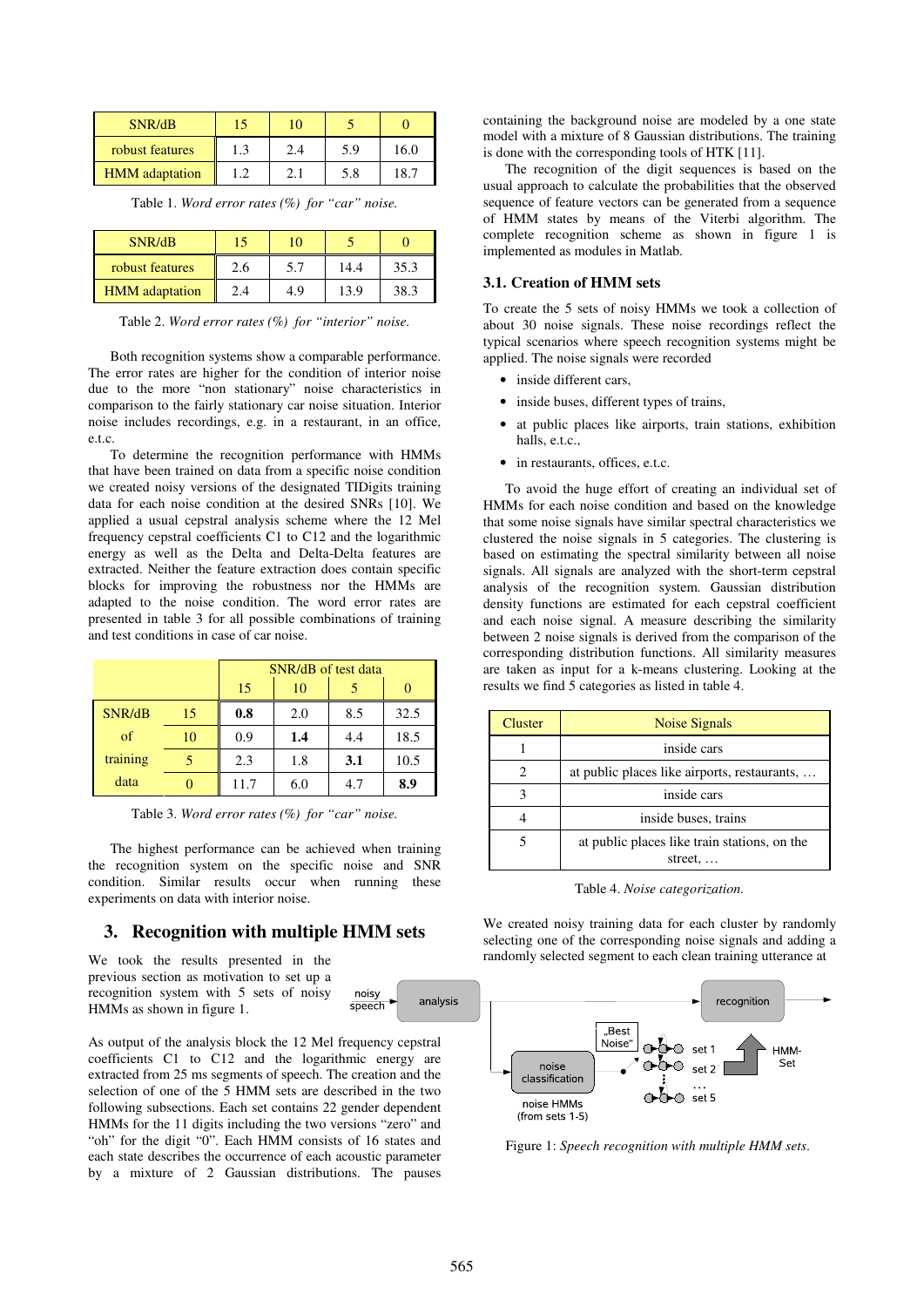a SNR of 5 dB. We focused on the SNR of 5 dB because we observed a fairly good performance over the whole SNR range in table 3 with HMMs trained at 5 dB. Furthermore, we will present a scheme for adapting the parameters of HMMs to an individual noise condition. Especially, the adaptation of the energy parameter should compensate a possible difference in SNR between training and test data.

#### **3.2. Selection of HMM set**

During recognition one of the 5 HMM sets is selected. The selection is based on calculating the probabilities that the noise segment at the beginning of each utterance can be generated by one of 5 Gaussian mixture models (GMMs). The GMMs are the single state HMMs that are determined in the training phase to model the pause containing the noise characteristics in each cluster. The selection is finished at the beginning of speech so that this approach can be applied in a real-time recognition system without causing any delay. The probabilities are calculated by looking at the 12 static cepstral coefficients C1 to C12 only. Thus, the selection is independent of the noise energy.

The results of the noise selection process are shown in figures 2 and 3 for the two Aurora-5 test sets with car respectively interior noise added at a SNR of 5 dB. The figures show the number of utterances from the total of 8700 that are mapped to each of the 5 clusters.



Figure 2: *Results of noise classification.*



Figure 3: *Results of noise classification.*

The results proof that the mapping works quite well. HMM sets 1 and 3 are the ones that have been trained on car noise data. Sets 2 and 5 have been trained on speech data containing the different types of interior noise. Results are only shown for the SNR of 5 dB because the classification to the noise clusters is almost identical for the SNRs of 0, 10 and 15 dB. This is due to using the ceptral coefficients C1 to C12 only for estimating the similarity of the spectral shapes without taking into account the energy of the noise segment.

#### **3.3. Recognition results without adaptation**

The word error rates are shown in figures 4 and 5 when selecting a set of HMMs for the recognition of each individual utterance as described in the previous subsection. No further adaptation is applied on the selected HMMs.



Figure 4: *Word error rates with multiple HMM sets*.



Figure 5: *Word error rates with multiple HMM sets.*

The results for the approach of using multiple sets of HMMs are compared against the recognition with a single set of HMMs that has been trained on clean data only. The error rates are presented for the single set of HMMs without and with an adaptation [5] to the specific noise condition. A considerable reduction of the error rates can be observed for the low SNRs of 0 and 5 dB due to training the sets of noisy HMMs on data with an SNR of 5 dB.

#### **3.4. HMM adaptation**

We derived a new approach from an existing adaptation scheme [5]. The earlier approach contains an adaptation of the acoustic parameters contained in HMMs that have been trained on clean data. We modified the existing scheme to adapt the means of the acoustic parameters as contained in the selected set of noisy HMMs to the specific noise characteristics of each utterance. One has to keep in mind that each set contains the characteristics of several slightly different noise signals at a SNR of 5 dB. The intention is an adaptation of the spectral and energy parameters to the specific noise condition.

We want to describe the basic idea without presenting all mathematical details. Estimating the noise spectrum and the noise energy from the pause segment at the beginning of each utterance we compare these estimates with the corresponding spectrum and energy of the selected pause HMM. The spectrum and the energy as contained in the pause HMM are derived from the average of the cepstral and energy mean